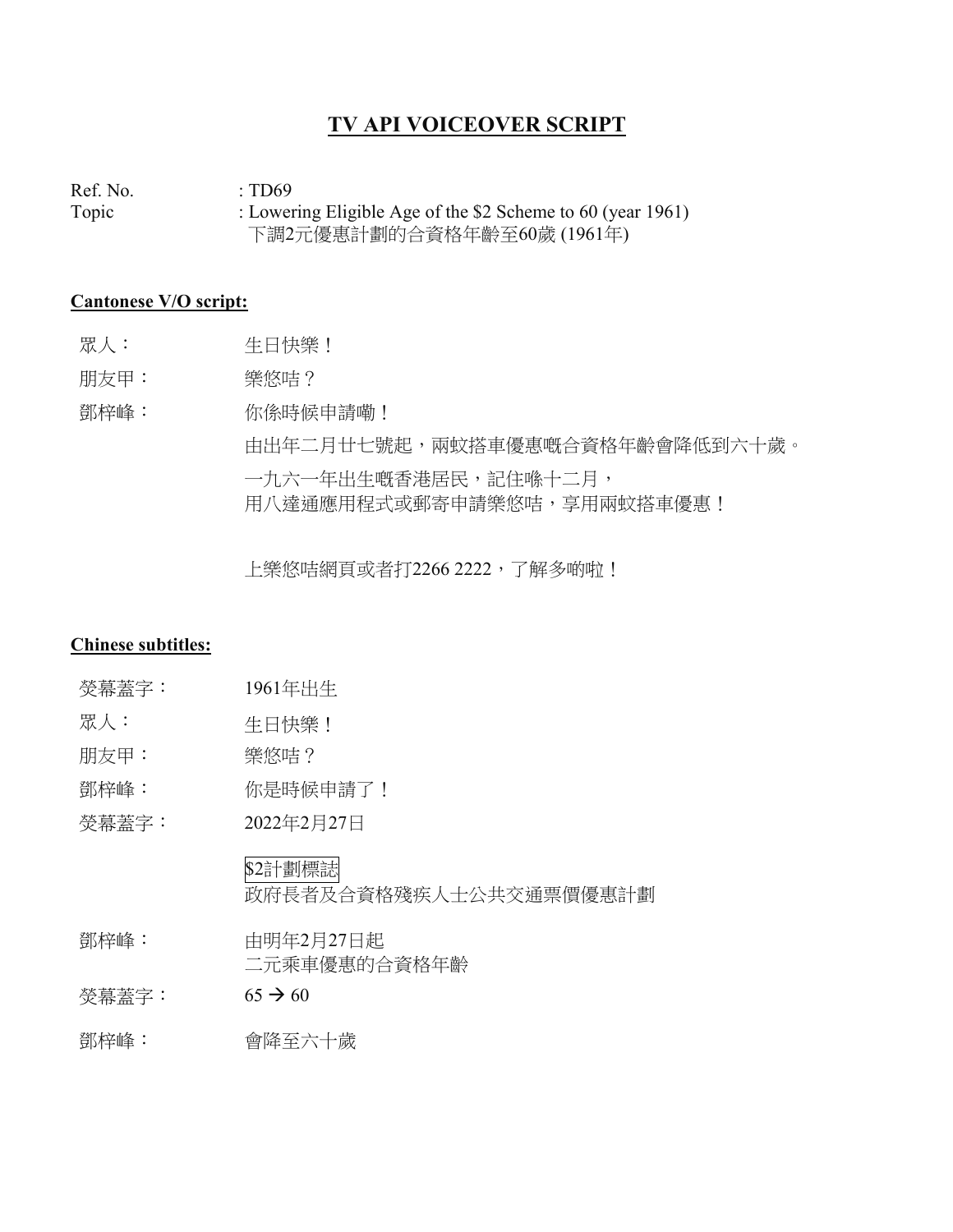熒幕蓋字: 1961年出生

鄧梓峰: 1961年出生的香港居民

- 熒幕蓋字: 2021年12月1日至31日 申請樂悠咭
- 鄧梓峰: 記得在12月
- 熒幕蓋字: 八達通應用程式
- 鄧梓峰: 以八達通應用程式或郵寄申請樂悠咭 享用二元乘車優惠
- 熒幕蓋字: 登6輕鬆申請 \$2 搭車至醒

樂悠咭 網址: [www.octopus.com.hk/joyyou](http://www.octopus.com.hk/joyyou) 查詢熱線:2266 2222

香港特別行政區區徽 勞工及福利局

鄧梓峰: 瀏覽樂悠咭網頁 或致電2266 2222, 了解更多吧!

## **English V/O script and subtitles:**

| Super:        | Born in 1961                                                                                                                       |
|---------------|------------------------------------------------------------------------------------------------------------------------------------|
| Everyone:     | Happy birthday!                                                                                                                    |
| Friend A:     | JoyYou Card?                                                                                                                       |
| Patrick Dunn: | It's time for you to get one!                                                                                                      |
| Super:        | February 27, 2022                                                                                                                  |
|               | Logo of \$2 Scheme<br>Government Public Transport Fare Concession Scheme<br>for the Elderly and Eligible Persons with Disabilities |
| Patrick Dunn: | From February 27 next year<br>the eligible age of the \$2 Scheme                                                                   |